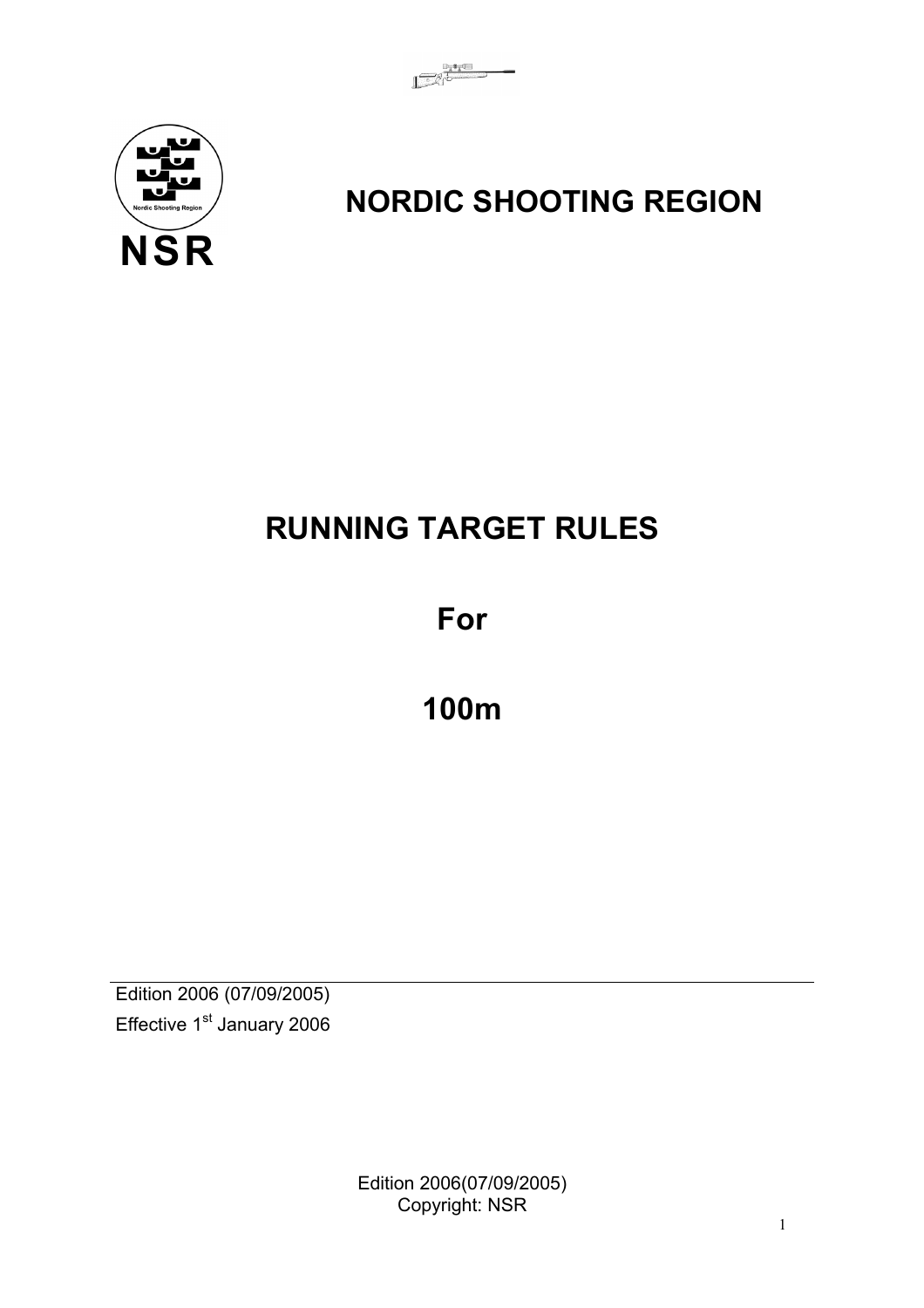# **CHAPTERS**

- **1.0 GENERAL**
- **2.0 SAFETY**
- **3.0 RANGE AND TARGET STANDARDS**
- **4.0 EQUIPMENT AND AMMUNITION**
- **5.0 COMPETITION OFFICIALS**
- **6.0 SHOOTING EVENT PROCEDURES AND COMPETITION RULES**
- **7.0 FIRING POINT ALLOCATION AND ELIMINATION EVENTS**
- **8.0 MALFUNCTIONS**
- **9.0 RULES OF CONDUCT FOR SHOOTERS AND TEAM OFFICIALS**
- **10.0 EQUIPMENT CONTROL**
- **11.0 SCORING PROCEDURES**
- **12.0 TIE-BREAKING**
- **13.0 PROTESTS AND APPEALS**
- **14.0 FINALS**
- **15.0 RUNNING TARGET TABLE**
- **16.0 DRAWINGS**

Note: Where figures and tables contain specific information, these have the same authority as the numbered rules.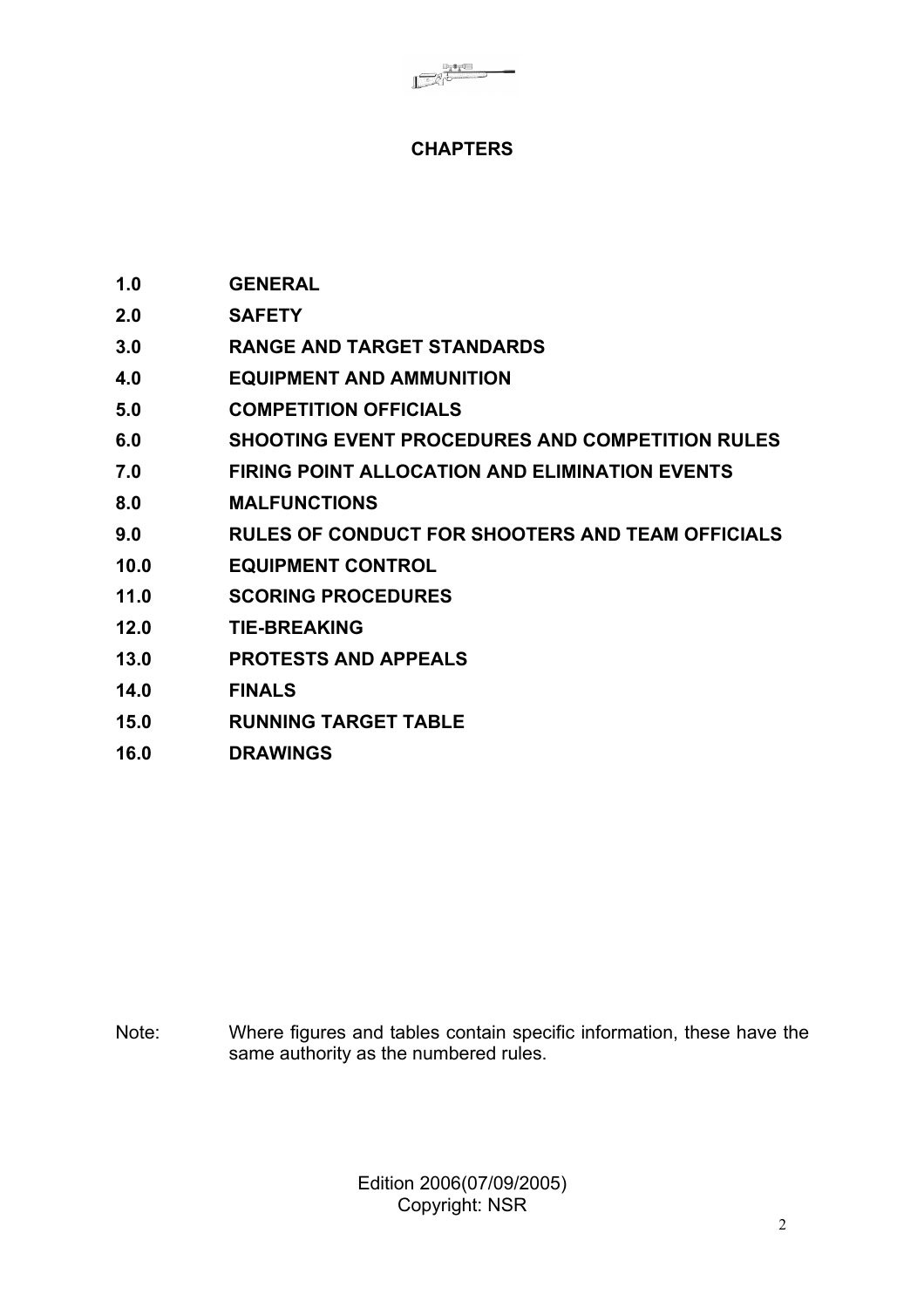## **1.0 GENERAL**

See ISSF-Rules 6.1.0,Technical rules for all shooting disiplines (TR) and 10.1.0, Running Target Rules for 50 meters and 10 meters (RT).

### **2.0 SAFETY**

See ISSF-rules 6.2.0 TR and 10.2.0 RT.

#### **3.0 RANGE AND TARGET STANDARDS**

**3.1** See ISSF-Rules 6.3.0, 6.3.5, 6.3.6 and 6.3.18 Technical Rules (TR) for all shooting diciplines. 6.3.18.3 and 6.3.18.11 is to be used accordingly for 100 meters.

Exceptions:

Run time for the targets in 100 meter is:

4,3 seconds (+/- 0,2 seconds)

The visible length of the target track must be:

23 meters (+/- 0,25 meters).

The shooting distance shall be:

100 meters (+ 1meter/ - 0,5 meters).

The distance is measured from the edge of the table in front of the shooter to the target when it is in the middle of the opening. The center of the firing point must be oriented on the center of the opening. Maximum deviation from a centerline drawn perpendicular (90 degrees) from the center of the firing point to the center of the target opening is:

#### 4 meters in any direction

The protective walls on both sides of the opening shall be constructed in such a manner that only the antlers of the deer is visible before the animal enters the opening.The antlers shall be visible for  $1 - 2$  seconds before the deer reaches the opening, and the target shall have achieved normal speed at least 0,5 seconds before the head of the deer becomes visible.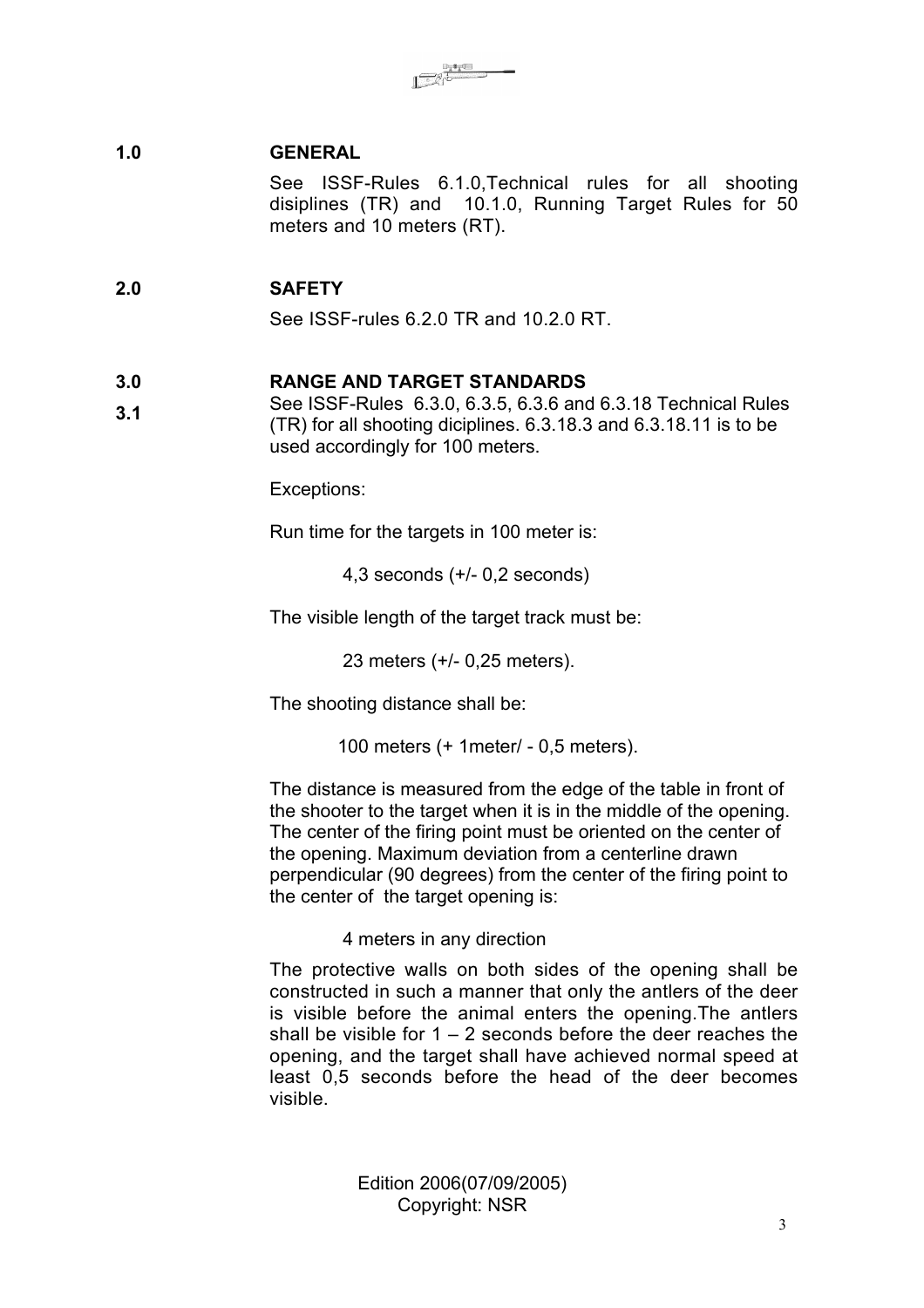- **3.2** The 100 meter target depicts a running deer with scoring areas printed on the animal (See fig.1). The target shall be printed to show one animal facing left and one animal facing right. In the case of paper targets the target shall be fixed to plywood, wood fiber or similar material. If the background is of a suitable colour (evenly coloured) it is permitted to trim the shape of the frame to the shape of the animal.
- **3.3** Paper targets shall be of a type approved by the NSR for the actual championsship. The target may also be electronic, approved by the national federation organising the actual championship. The colour of the animal shall be dark brown with 6 scoring areas with values ranging from 0 to 5, (see fig. 1). Values 3 to 5 are within circles with outer diameters from 450 mm through 300 mm to 150 mm.The center of the 5-ring must be 550 mm from the contour of the deer's breast measured on a horisontal line.
- **3.4** Repair centers for the scoring rings  $3 5$  may be used. The repair center must be of the same colour as the full target and in no way deviate from that colour. In championships the repair center must be changed for each competitor.
- **3.5** It is permitted to have two full shape animals on the same trolley, one facing left and the other facing right.
- **3.6** The shooter is only permitted to shoot at the animal facing left on odd-numbered shots (1, 3 and so on), and on the other one even-numbered shots.

It is permitted to have both deer on the same frame (Siamese twins). In such cases the left- or right- facing animal shall be cut behind the ring with the value of 3, and the other animal be fixed facing in the opposite direction to the frame. The target is shown in fig.2.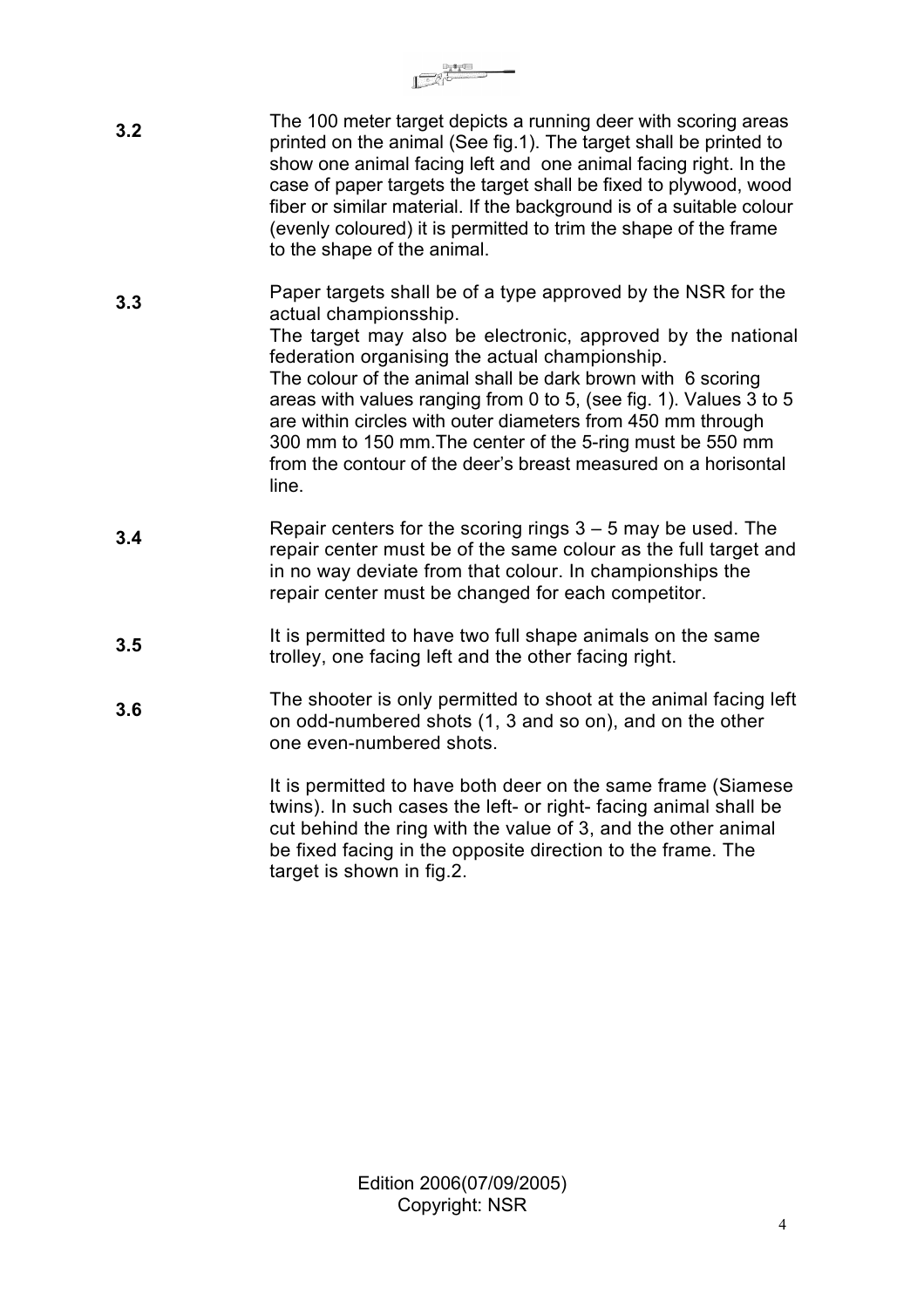

Fig. 1 – Single Deer

**3.7** To save time it is permitted to use two firing points for the same range. The deviation in rule 3.1 must be considered.



Fig. 2 Double deer

For the two series, two different ranges may be used. The ranges are to be as equal as possible, and both ranges must compile with the standards in these rules.

**3.8** Two double targets on the same trolley are allowed for additional timesaving. The targets are to be separated by the from the firing point easily observed numbers (1 and 2). The shooter on the left firing point will troughout the series shoot on the animal to the left on the trolley, and the shooter on the the right firing point will likewise shoot on the animal to the right on the trolley.

# **4.0 EQUIPMENT AND AMMUNITION**

**4.1** See ISSF-Rules 10.4.0 RT. The rule complies for 100 meter RT accordingly.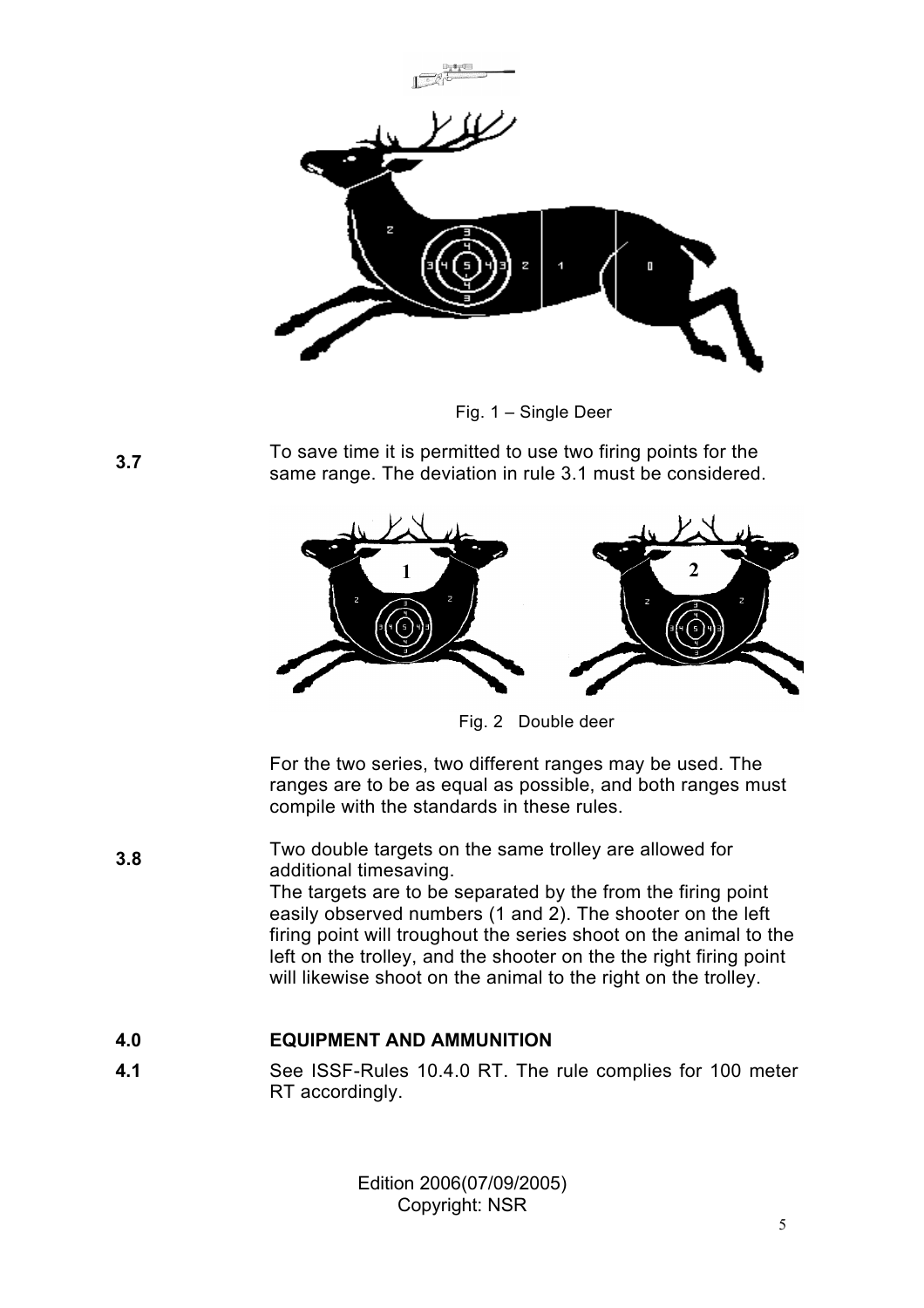Ammendments:

Specific standards for 100m rifles:

The trigger pull weight must not be less than 500 grams The weight of the system, extensions, barrel weights and all must not exceed 5.5 kg.

The rifle shall be of a type that must be reloaded by the shooter for each shot; dobblebarreled or automatic weapons are not allowed.

Only central fired ammunition up to 8 mm is allowed. Tracer bullets or explosive bullets are prohibited.

The length of the weapon shall not exced 1000 mm, measured from the rear of the closed bolt in the discharged position, to the frontmost part of the system, including any extension (whether part of the barrel or not).

For specifications see also fig. 3

### **5.0 COMPETITION OFFICIALS**

See ISSF-Rules 10.5.0 RT.

**5.1** The classification officers shall, in addition to a register keeper, be present during the whole competiton, at the right hand side of the opening. They are responsible for the ongoing correct scoring, and for delivering the results to the register keeper.

> After each run the result with value and position of the hit must be shown for at least 4 seconds. The end of the marking will always be a signal for the shooter to continue the series.

Each series starts with 4 sighting shots. The sighting shots shall then always be covered with brown patches. Competition shots shall always be covered with transparent patches.

If the shooter does not shoot the sighting shots, brown patches must be stuck on the corresponding targets outside the scoring area.

If there is a miss a corresponding patch must be stuck to the corresponding target outside the scoring area. (Brown patch for sighting shot, and transparent patch for competition shot).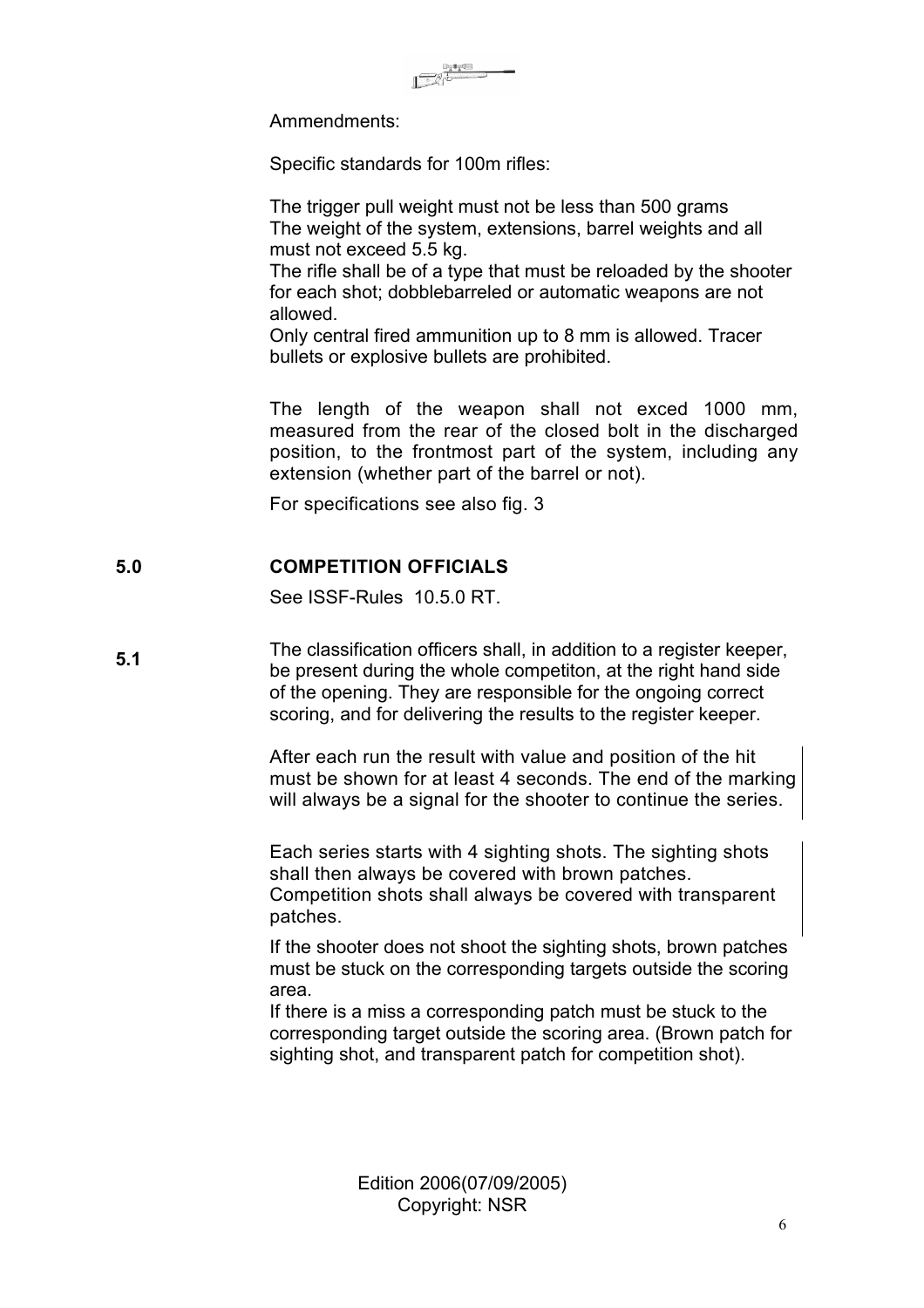When double "siamese targets" are used all bulletholes in the competition must be covered by transparent patches in the left pit. After the value of shots have been checked by the classification officers in the right pit the transparent patches are to be covered with brown patches.

In every championsship the repair center is to be changed for each shooter and filed in the pit. The jury must verify the results given by the classification officers before results are made official.

#### **6.0 SHOOTING EVENTS PROCEDURES and COMPETITION RULES**

**6.1** Ready position

See ISSE-Rules 10.6.0 RT.

The rules apply for 100 m events accordingly, with the exception that the shooter may assume the shooting position the moment the antlers become visible.

- **6.1** 100 m events
- **6.2.1** 100 m Running deer, single shots
- **6.2.1.1** The competition consists of 40 shots.
- **6.2.1.2** The competition is conducted in series of 20 single shots. The range will be run for 4 sighting runs before each series.
- **6.2.2** 100 m Running deer, double shots
- **6.2.2.1** There shall be 2 shots in each run.
- **6.2.2.2** The competition consists of 20 runs.
- **6.2.2.3** The competition is conducted in series of 10 doubleshots.

The range will be run for 4 sighting shots before each series

#### **6.3 Competition Rules**

See 10.6.3 ISSF Running Target Rules for 50 and 10 meters. The rule complies accordingly.

Exceptions :

2 shots are allowed in each run in the 100 meters double shot competition.

It is necessary to set a constant rythm (time cycle) and system in the time taken to indicate the score, the method to indicate the score and the method to change the targets

(see RT 10.6.3.6.1).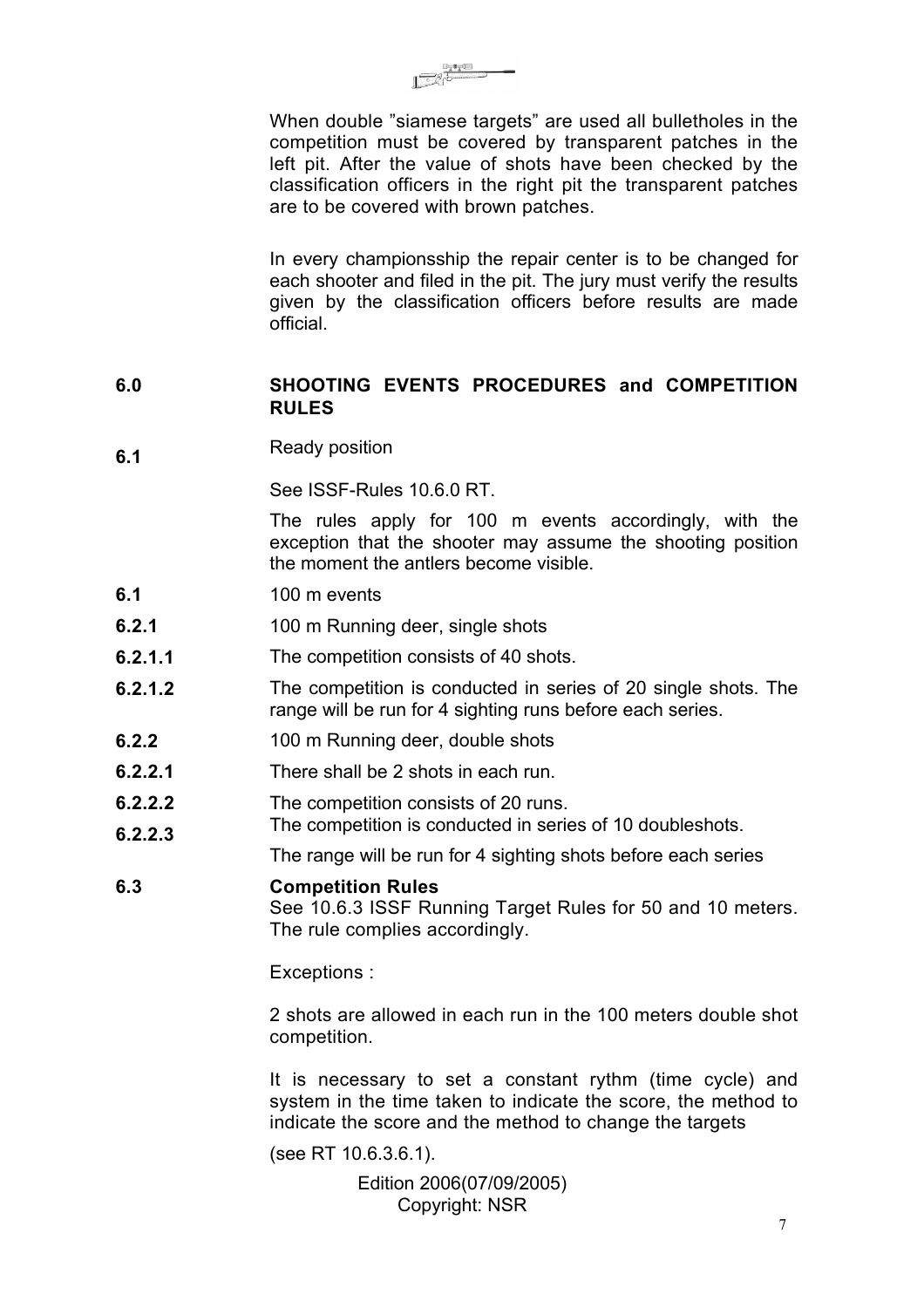|     | $\frac{1}{\sqrt{2}}$           |
|-----|--------------------------------|
| 7.0 | <b>FIRING POINT ALLOCATION</b> |
|     | See ISSF-Rules 10.7.0 RT       |
| 8.0 | <b>MALFUNCTIONS</b>            |

See ISSF-Rules 10.8.0 RT. Malfunctions of the electronic scoring system will be handled according to the rules for 10 m system.

# **9.0 RULES OF CONDUCT FOR SHOOTERS AND OFFICIALS**

See ISSF-Rules 10.9.0 RT

# **10.0 EQUIPMENT CONTROL**

See ISSF-Rules 10.10.0 RT

#### **11.0 SCORING PROCEDURES (Paper Targets)**

See ISSF- Rules 6.7.0

See 5.1 100 m Running Target.

If there are too many bulletholes in the target the shooter is entitled to have the best shotvalue(s).

In case of an allowable malfunction in the double shot competition the shooter must re-shoot both shots for the actual run.

The electronic target measures hits in consentric circles from a center. Because the outer scoring area on the deer is not centric, this fact will create some problems when shooting on running deer.

When the competition is shot on electronic targets, shots hitting the behind of the animal (0 score-area), or the areas normally scoring 1 or 2 points will be scored a 0 (or miss).

On the other hand, shots hitting outside of the animal figure but within the imaginary 2-ring until 450 mm from right above the center of the target be scored a 2.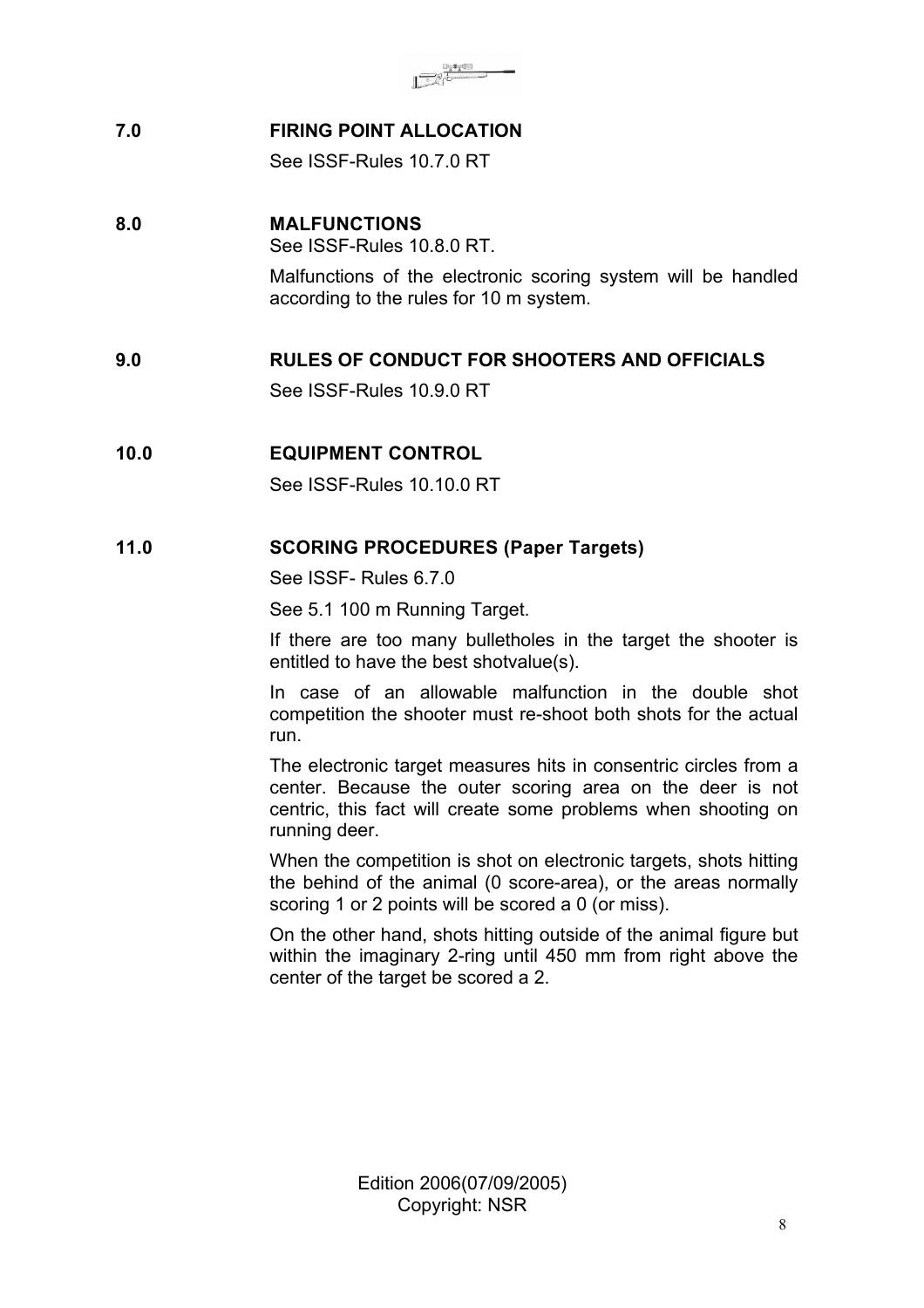# **12.0 TIE-BREAKING**

**12.1 See ISSF-Rules 10.12.0 RT** Tie - breaking in the 100 m events is to be handled accordingly. The exception being that tiebreaking series will consist of 10 runs in the single shot competition, or 5 runs in the double shot competition.

> In case of a tie in the teamcompetition each team in question are allowed to choose one shooter to shoot the tieshots for them according to the rule for ties in the individual competition.

# **13.0 PROTESTS AND APPEALS**

See ISSF-Rules 10.13.0 RT

Wherever the rules say ISSF this is to be changed to NSR.

# **14.0 FINALS**

Finals will not be arranged in the 100 m events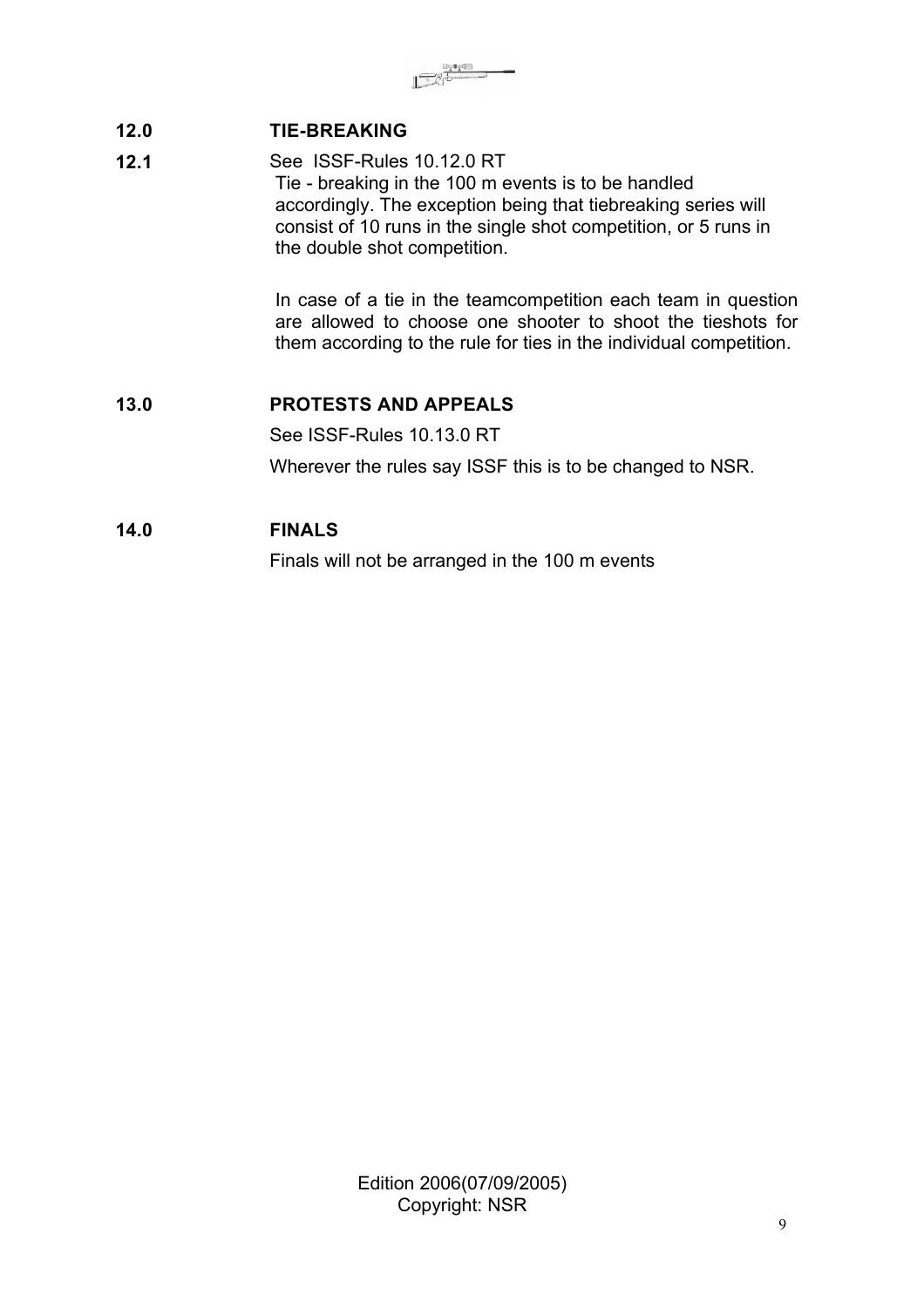| 15.0                                          |                                 |                                      | RUNNING TARGET SPECIFICATION TABLE                                                                                                           |        |         |                                                                          |                                                                                                                                                                                                                    |                                                      |                     |
|-----------------------------------------------|---------------------------------|--------------------------------------|----------------------------------------------------------------------------------------------------------------------------------------------|--------|---------|--------------------------------------------------------------------------|--------------------------------------------------------------------------------------------------------------------------------------------------------------------------------------------------------------------|------------------------------------------------------|---------------------|
| Event                                         | weight<br>max.                  | Trigger<br>$\overline{\overline{5}}$ | Butt plate                                                                                                                                   | Sights | weights | Barrel   Ammuni-<br>tion                                                 | Competition<br>shots                                                                                                                                                                                               | Miscellaneous                                        | Target              |
| Single Shot<br>Double<br>100m<br>Shot<br>100m | telescope<br>including<br>5.5kg | No set<br>trigger<br>500gr.          | Depth: lowest   Any sights<br>point 200mm<br>Depth/height<br>max.<br>maximum<br>of curve<br>150 <sub>mm</sub><br>20 <sub>mm</sub><br>Length: |        | 60mm    | Within a Central<br>explosive<br>bullets or<br>bullets<br>$8 \text{ mm}$ | radius of rire up to 1 series (20+20) infle or sights<br>60mm 8 mm 1 shot pr. run between<br>No tracer 4 sighting runs<br>4 sighting runs<br>series $(20+20)$<br>2 shots pr. run<br>40 shots in 2<br>40 shots in 2 | No change of<br>Jacket mark<br>See fig. 4<br>series. | Rule 3.0<br>100m RT |

**CONSTRUCTION** 

Edition 2004 (First Printing, 23/05/2005)<br>Copyright: NSR Edition 2004 (First Printing, 23/05/2005) Copyright: NSR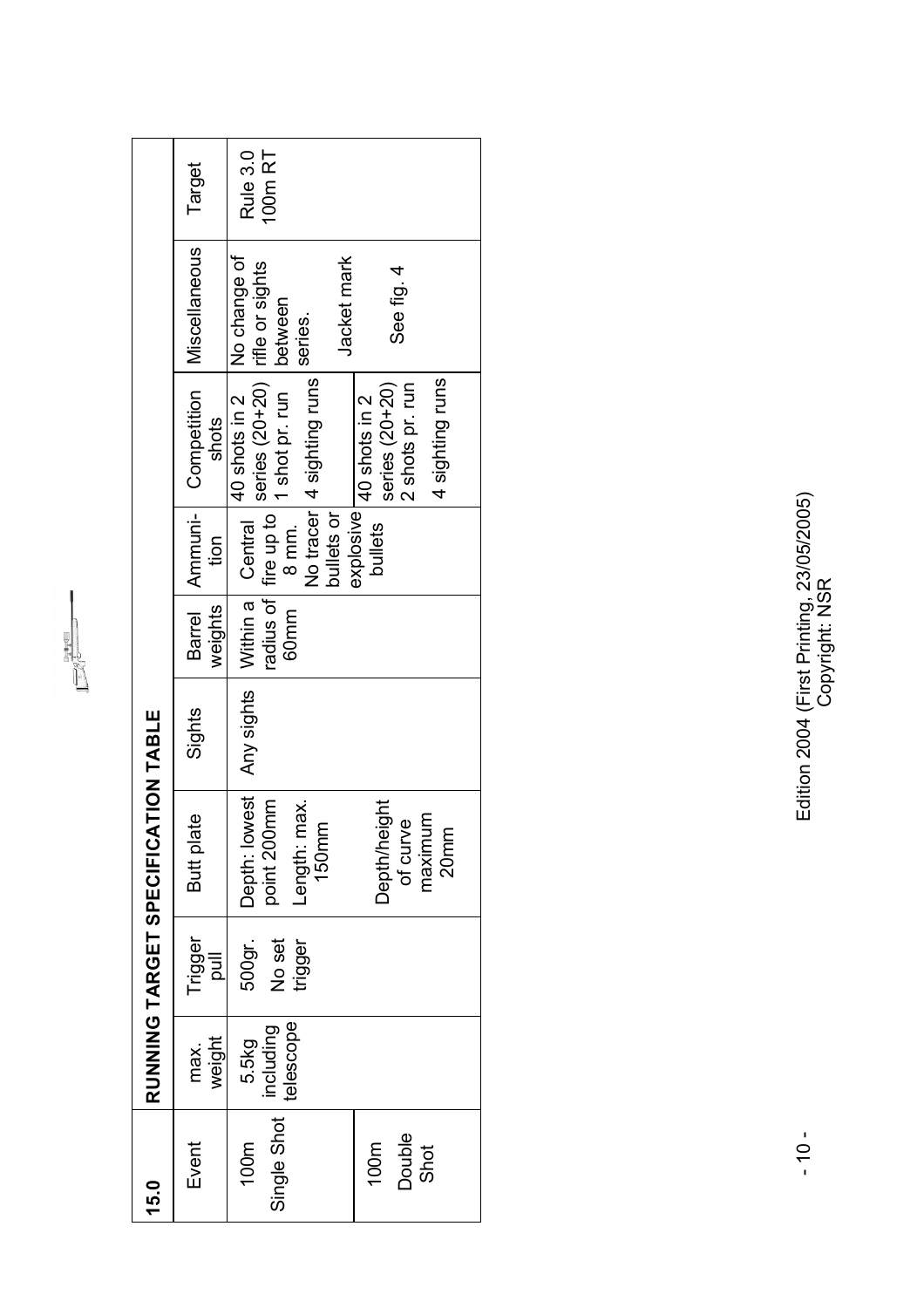$\int_{-\infty}^{\infty} \frac{P_A \Phi_A Q}{\sqrt{2\pi}}$ 

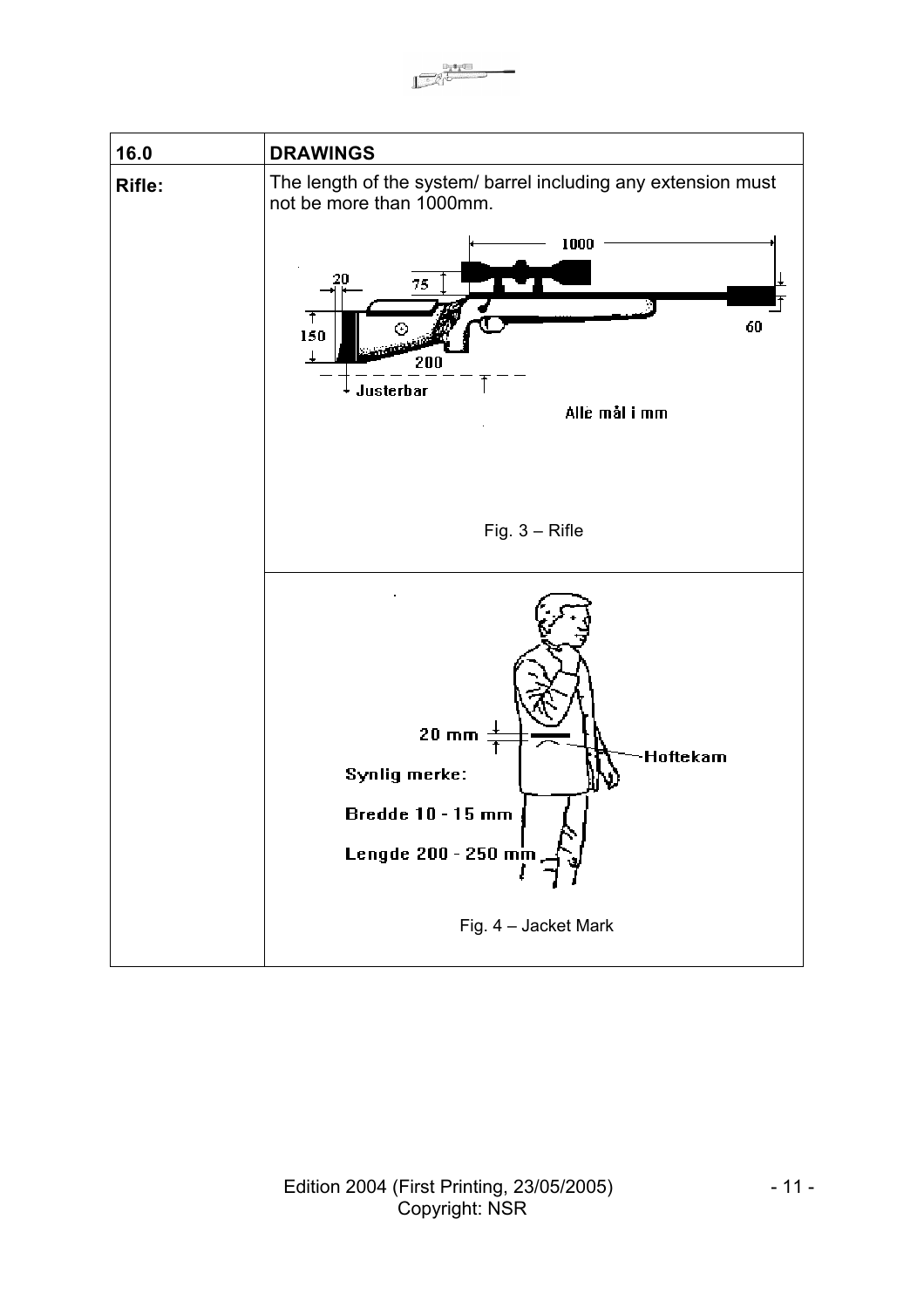| <b>NSR</b>                                              |  | <b>RANGE INCIDENT REPORT</b><br><b>FORM</b> |                                   |       |         |                   |  |                      |       |  |
|---------------------------------------------------------|--|---------------------------------------------|-----------------------------------|-------|---------|-------------------|--|----------------------|-------|--|
| (A record must be kept in Range Register)               |  | Incident Report Serial Number:              |                                   |       |         |                   |  |                      |       |  |
| Date of Incident:                                       |  |                                             |                                   |       |         | Time of Incident: |  |                      |       |  |
| Event:                                                  |  |                                             | Relay:                            |       |         |                   |  | <b>Firing Point:</b> |       |  |
| Competitor's<br>Name:                                   |  |                                             |                                   |       |         |                   |  | Stage:               |       |  |
| <b>Bib Number:</b>                                      |  |                                             | Country:                          |       |         |                   |  | Series:              |       |  |
|                                                         |  |                                             | <b>Brief Details of Incident:</b> |       |         |                   |  |                      |       |  |
|                                                         |  |                                             |                                   |       |         |                   |  |                      |       |  |
|                                                         |  |                                             |                                   |       |         |                   |  |                      |       |  |
|                                                         |  |                                             |                                   |       |         |                   |  |                      |       |  |
|                                                         |  |                                             |                                   |       |         |                   |  |                      |       |  |
| Signature of Range<br><b>Officer Initiating Report:</b> |  |                                             |                                   | Name: | Printed |                   |  |                      | Time: |  |
| Signature of Range Jury<br>Member                       |  |                                             |                                   | Name: | Printed |                   |  |                      | Time: |  |
| Signature of<br><b>Classification Officer</b>           |  |                                             |                                   | Name  | Printed |                   |  |                      | Time: |  |
| Signature of Classification<br><b>Jury Member</b>       |  |                                             |                                   | Name  | Printed |                   |  |                      | Time: |  |
| <b>Signature of Ranking</b><br><b>Technical Officer</b> |  |                                             |                                   | Name  | Printed |                   |  |                      | Time: |  |
| <b>Score Amendment</b><br>Reference                     |  |                                             |                                   |       |         | Ref:              |  |                      |       |  |

 $\begin{array}{c}\n\begin{array}{c}\n\frac{1}{2} & \frac{1}{2} \\
\frac{1}{2} & \frac{1}{2} \\
\frac{1}{2} & \frac{1}{2} \\
\frac{1}{2} & \frac{1}{2} \\
\frac{1}{2} & \frac{1}{2} \\
\frac{1}{2} & \frac{1}{2} \\
\frac{1}{2} & \frac{1}{2} \\
\frac{1}{2} & \frac{1}{2} \\
\frac{1}{2} & \frac{1}{2} \\
\frac{1}{2} & \frac{1}{2} \\
\frac{1}{2} & \frac{1}{2} \\
\frac{1}{2} & \frac{1}{2} \\
\frac{1}{2} & \frac{1$ 

NOTE : When completed by the Range Officials, this form must be sent to the Classification Office immediately.

> Edition 2004 (First Printing, 23/05/2005) Copyright: NSR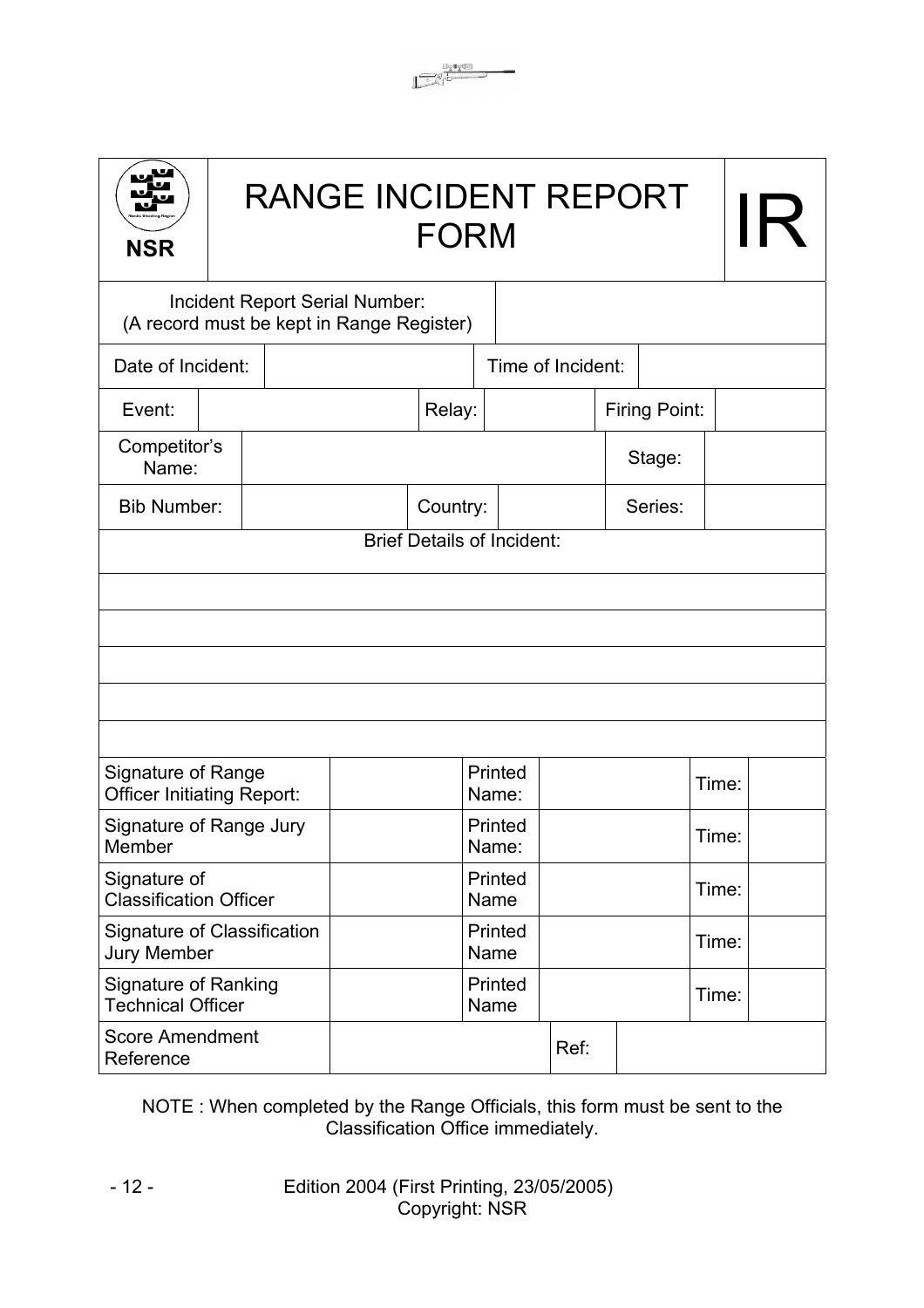| <b>NSR</b> |                                                       | <b>CLASSIFICATION OFFICE</b><br><b>SCORE PROTEST FORM</b> |                                                                 | $\mathsf{H}$ |       |                             |  |
|------------|-------------------------------------------------------|-----------------------------------------------------------|-----------------------------------------------------------------|--------------|-------|-----------------------------|--|
| Event:     |                                                       |                                                           |                                                                 |              |       |                             |  |
| Relay:     |                                                       |                                                           |                                                                 |              |       |                             |  |
|            | <b>Preliminary Result</b><br>Posted by (name):        |                                                           |                                                                 |              | Time: |                             |  |
|            |                                                       | Protest Time ended at:                                    |                                                                 |              | Time: |                             |  |
|            | There were NO<br>Protests (name):                     |                                                           |                                                                 |              |       | <b>Results</b><br>Confirmed |  |
|            |                                                       |                                                           | OR                                                              |              |       |                             |  |
|            | <b>Protest Submitted</b>                              |                                                           | <b>Time Protest</b><br>(See Attached Protest Form)<br>Received: |              |       |                             |  |
|            |                                                       | <b>Results NOT yet Confirmed</b>                          |                                                                 |              |       |                             |  |
|            | Signature of<br>Classification<br>Officer:            |                                                           |                                                                 |              | Time: |                             |  |
|            | Signature of<br><b>Classification Jury</b><br>Member: |                                                           |                                                                 |              | Time: |                             |  |
|            | Signature of<br><b>Ranking Technical</b><br>Officer:  |                                                           |                                                                 |              | Ref:  |                             |  |

 $\begin{array}{c}\n\begin{array}{ccc}\n\frac{1}{2} & \frac{1}{2} & \frac{1}{2} \\
\frac{1}{2} & \frac{1}{2} & \frac{1}{2} \\
\frac{1}{2} & \frac{1}{2} & \frac{1}{2} \\
\frac{1}{2} & \frac{1}{2} & \frac{1}{2} \\
\frac{1}{2} & \frac{1}{2} & \frac{1}{2} \\
\frac{1}{2} & \frac{1}{2} & \frac{1}{2} \\
\frac{1}{2} & \frac{1}{2} & \frac{1}{2} \\
\frac{1}{2} & \frac{1}{2} & \frac{1}{2} \\
\frac{1}{2} & \frac{1$ 

NOTE : When completed by the Organizing Committee, this form should be sent to the Classification Office immediately.

> Edition 2004 (First Printing, 23/05/2005) Copyright: NSR